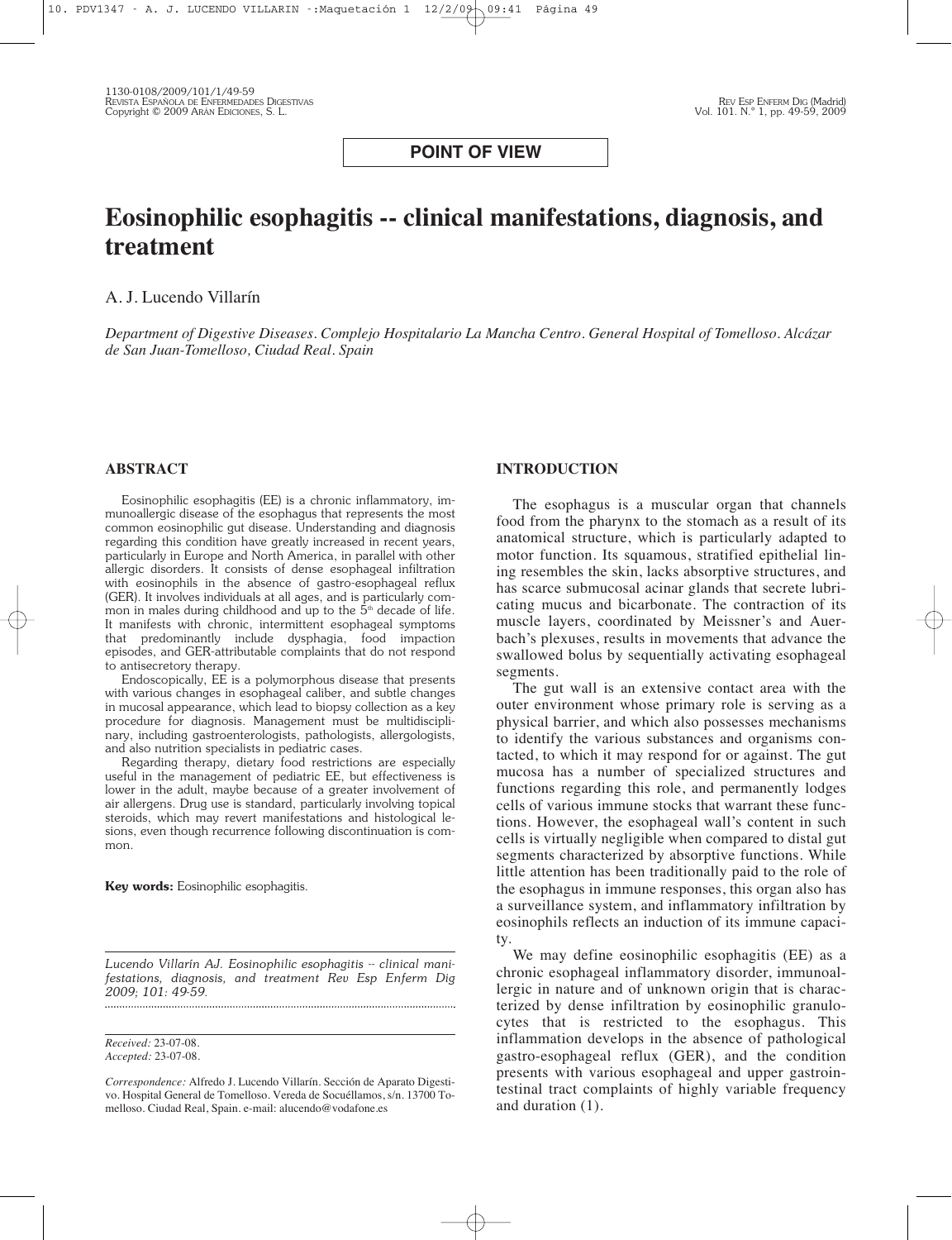## **EOSINOPHILIC ESOPHAGITIS: HISTORICAL NOTES**

Esophageal eosinophilic infiltration has a recent history. Its first mention in the literature was in 1977 when a 51-year-old male was described who had dysphagia and chest pain, a history of asthma and environmental allergy<br>
(2), and eosinophilic gastroenteritis (EG) with eastroenteritis (EG) with esophageal involvement. During the 1980s a number of papers defined the presence of eosinophils permeating the esophageal epithelium as a pathognomonic sign of gastro-esophageal reflux (3). This consideration represented a complication for the correct identification of many patients with esophageal eosinophilic infiltration who did not respond to conventional antisecretory therapy (4,5). It was the work by Attwood et al. (6) that first defined EE as a distinct clinico-pathological syndrome that was independent from EG when they described 12 young patients with severe eosinophilic infiltration exclusively restricted to the esophagus, to a significantly greater extent than in GERD, and with distinct clinical characteristics. It was only one year later that Straumann et al. (7) published a paper on 10 patients with recurrent acute dysphagia; already in 1994, they noted that the prevalence of EE was underestimated, as this could be considered the most common form of eosinophilic enteropathy, and predicted greater recognition in the future. Shortly afterwards, Kelly et al. (8) described 10 children with esophageal eosinophilia and severe, long-standing GER symptoms refractory to anti-GER drugs and Nissen fundoplication, who after being fed with amino-acid mixtures lacking antigenic power for at least 6 months showed resolved  $(n = 8)$  or improved  $(n = 2)$  symptoms, epithelial eosinophilic infiltration, and mucosal reactive changes. Symptoms developed again on returning to a normal diet, which defined esophagitis from severe reflux with eosinophilia as a form of food allergy. The number of cases reported in the literature has continued to grow exponentially ever since.

EE has been considered an emergent disease (9,10). However, its increased epidemiology also results from a better understanding of this disease by clinicians, who now consider it within the differential diagnosis of dysphagia, and of course by pathologists, a key part in the diagnostic process (11). During the last few years, figures available on the prevalence and incidence of this condition in developed countries have progressively increased: In 2004, Straumann et al. (12) estimated a prevalence of 1.43 cases/104 inhabitants/year among the Swiss adult population, similar to that seen in our healthcare area in Madrid (1.8 cases/10<sup>4</sup> inhabitants/year) (13) a year later. In the pediatric population the incidence in the USA for  $2005$  was estimated as 10 cases/10<sup>4</sup> inhabitants/year, with a cumulative prevalence of 43 patients/10<sup>5</sup>. Reports during the last year estimate prevalence above 90 cases/105 inhabitants (14). However, we should here highlight the results from a recent epidemiological study performed in

Sweden, which estimates that up to 1 in every 100 inhabitants at Kalixandra had histological findings consistent with eosinophilic esophagitis in their biopsies regardless of symptoms (15).

EE cases reported in the literature are mainly from countries in Europe and North America, and to a lesser extent in Asia, South America, and Australia. This distribution affecting most developed areas parallels bronchial asthma and other atopic conditions, hence we may involve environmental and immune factors in common with other allergy forms in its etiopathogenesis (16).

More than 65% of EE cases develop during childhood (17), but the condition has also been described in patients of all ages (18). In contrast to other immunoallergic diseases, EE predominates in males regardless of age (more than ¾ of cases), and most commonly presents in adults during the  $3<sup>rd</sup>$  to  $5<sup>th</sup>$  decades of life (19).

## **ETIOLOGY**

Multiple evidence supports the consideration of EE as an allergic disorder: a great majority of patients, both adults and children, have a personal and/or family history of atopy (asthma, rhinitis, conjunctivitis, drug and food allergies) (20,21), frequent food (22,23) and/or air allergen sensitization (24), blood eosinophilia, increased serum IgE levels, and positive results in multiple allergy skin tests and RAST. Elemental dieting, absence of selected foods, and anti-allergy therapies result in clinical and histological remission (25). In addition, parallel esophageal and bronchial eosinophilic inflammation has been reported for some EE patients on a seasonal basis (26,27), as well as its development after food (28) or drug (29) ingestion. On all these grounds EE has been considered an immunoallergic disorder.

## **CLINICAL MANIFESTATIONS**

EE is characterized by a number of nonspecific esophageal symptoms, both acute and chronic, that develop at highly variable ages (30). Also, these symptoms have a number of differences according to patient age. An extensive review of EE reported in 2002 (31) found that symptoms in adults included dysphagia, food impaction, vomiting, and chest pain, whereas children also have nausea, heartburn, epigastric pain, sialorrhea, food aversion, delayed growth, and respiratory complaints (cough, stridor, sinusitis, obstruction, pneumonia). Patients commonly have a number of simultaneous EE-related symptoms at any age.

In children, the ability to effectively report symptoms determines various presentation forms for pediatric EE (32), hence the possibility of a time sequence for EE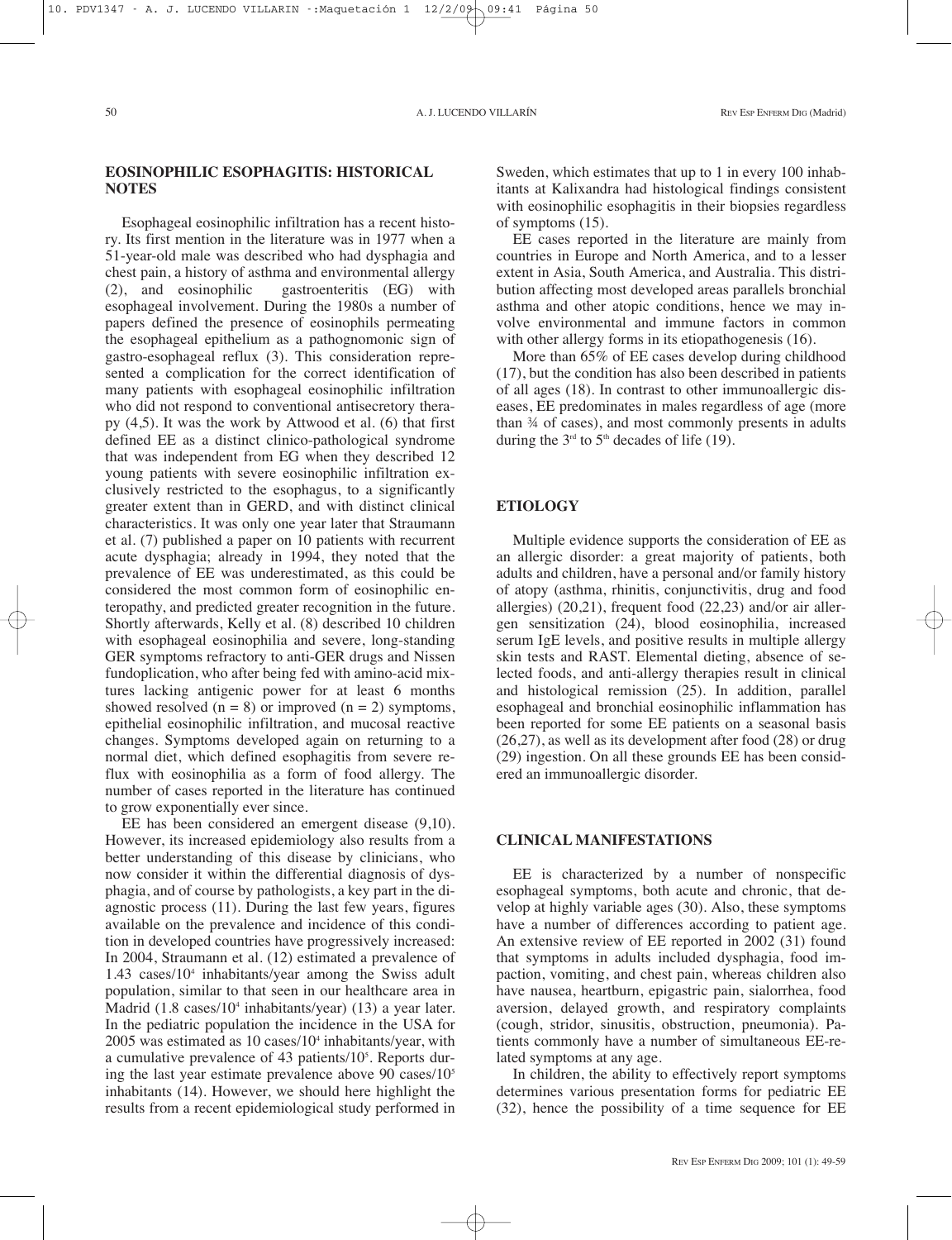manifestations has been proposed (33); thus, smaller children (who cannot report dysphagia) would have a number of eating disorders including food aversion; later on, vomiting, regurgitation, and both chest and abdominal pain, mimicking gastro-esophageal reflux disease (GERD); from 11 years on, the condition would manifest with dysphagia and food impaction, which predominate in adults. It should be noted that patients eat dead slow, taking much longer that the rest of the family to complete a meal, and usually drink after each and every bite; parents should be asked for this during history-taking.

In adult patients intermittent dysphagia is the most common complaint, and occurs in more than 70% of cases in some series; however, food impaction is the symptom that most often leads to a diagnosis (56 to 88% of cases) (34). While less frequent, GERD symptoms are also commonplace (35). Overall, symptoms persist for a long time, even years, before a diagnosis is reached (36). Much less common complaints in adults include vomiting, chest or abdominal pain, and weight loss.

## **ENDOSCOPIC FINDINGS**

EE has been, and still is, an underdiagnosed condition in many settings, since endoscopic findings are usually much subtler than those seen in esophageal growths or erosive disorders (37). A careful exam is therefore needed that should include biopsy samples from all suspect cases in order to ensure a proper diagnosis (38). From an endoscopic viewpoint EE has a great variety of potential findings (39-41) (Fig. 1). Literature reports include re-



Fig. 1. Several endoscopic aspects of eosinophilic esophagitis. A: Normal-caliber esophagus with longitudinal linear furrows and smooth mucosa. B: Frail-looking, "crêpe paper" mucosa with marked mucosal corrugation. C: The esophageal mucosal surface may be covered in cotton-like exudates mimicking candiadiasis, but biopsy finds them to be multiple eosinophil-containing micro-abscesses. D: Reduced-caliber, trachealized esophagus with irregular, cobblestone appearance.

duced esophageal caliber (42) as focal or segmentary stenoses, trachealized esophagus, irregular mucosa, reddish mucosa, whitish elevated papules that resemble candidiasis (43), longitudinal linear furrows (also called esophageal corrugation) (44), changes in esophageal mucosal pattern (45), mucosal frailty (46), esophageal tears (47), and food impaction (11,30,36). A retrospective review of 117 patients with a histological diagnosis of EE showed that the esophagus had been reported normal in up to 24.79% of cases (39), which suggests that changes in this organ's appearance may be subtle enough to be overlooked by an endoscopist not used to this disease. This highly variable range of endoscopic findings may be classified according to two aspects (34): changes in esophageal caliber, which result from motor disturbances, and changes in mucosal surface, which are a consequence of epithelial inflammatory infiltration. The effect of esophageal smooth-muscle contraction manifests as concentric stenoses that block endoscope progression or as simultaneously contracting rings, which are also responsible for food impaction even in the presence of a normal caliber. The various changes seen on the organ's surface translate the different severities of histological epithelial lesions, and a direct correlation between endoscopic severity, histological severity, and eosinophilic inflammatory infiltration density and activation has been reported (34).

## **HISTOPATHOLOGICAL FINDINGS**

The presence of eosinophils in the esophageal epithelium may be seen in many esophageal conditions (48), and of itself defines no particular disease, but should be assessed within the patient's clinical and pathological context. Eosinophilic infiltration in EE involves the entire esophagus, but often in a patchy manner. It is for this reason that a good diagnosis requires multiple biopsies at different levels. Various papers have reported that the density of eosinophilic infiltration is similar in the distal and proximal thirds of the esophagus (49,50), and a good diagnostic strategy involves collecting samples from both these thirds (1). Number of biopsies is relevant for diagnostic sensitivity, as the latter increases with sample number and reaches 100% with 5 biopsy specimens (51).

The most characteristic finding is a high number of eosinophils infiltrating the esophageal epithelium. The usual assessment approach is their count in fields more densely inflamed using an x400 lens (number per highpower field (HPF), x400). However, this measurement is non-standard as the area included in a HPF varies from one microscope manufacturer to the next. The threshold number of eosinophils in diagnosing EE also varies among authors (6,11,52-55), but it is currently accepted that 15 eosinophils/HPF would suffice in the presence of a consistent clinical context when other histopathological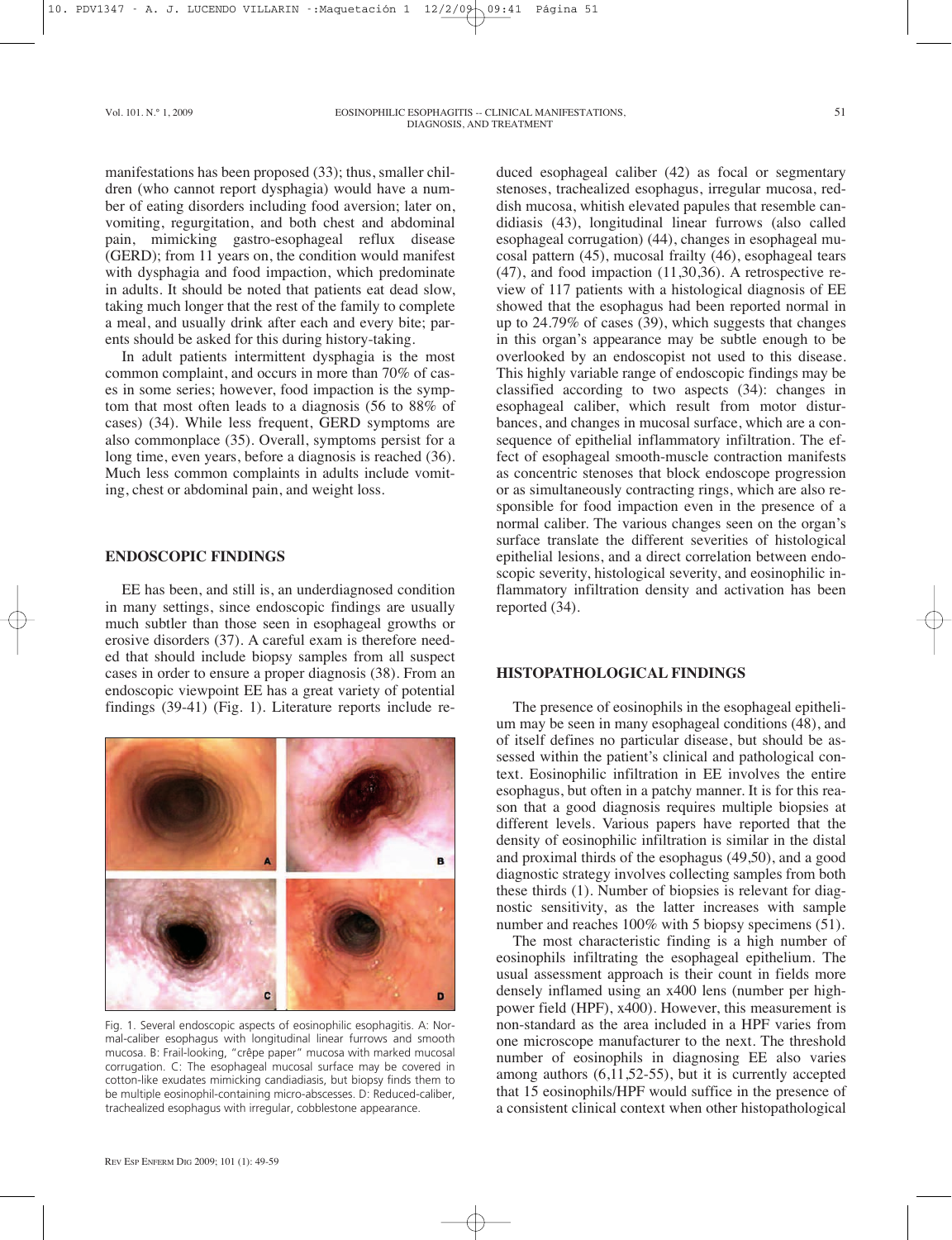findings are noted (1). Eosinophils may be diffusely distributed throughout the epithelial thickness, but tend to be more numerous in apical strata near the esophageal lumen (50) (Fig. 2). In cases with higher numbers they usually coalesce and make up micro-abscesses (56), which may eventually destroy the superficial epithelium (34). Extracellular eosinophilic granules and major basic protein (MBP) deposition, both extracellularly (57) and within the cytoplasm (30,50,58), may be seen. Micro-abscesses, extracellular deposition of eosinophilic proteins, and positive immunostaining for MBP are findings exclusive of EE that are not seen in GERD (59).

Good biopsies allow the study of other histopathological findings characteristic of EE, including basal layer hyperplasia with acanthosis or presence of proliferative



Fig. 2. Histopathological findings characteristic of eosinophilic esophagitis: A: Highly cellular esophageal epithelium with basal stratum proliferation and prominent papillas entering the epithelium from the lamina propria with congestive vessels. Many eosinophils may be found within the full-thickness mucosa, more abundantly in superficial strata by the organ's lumen. In B, described changes may be seen in greater detail, in addition to intercellular spaces, eosinophilic granules, and converging eosinophils that make up micro-abscesses in the esophageal apical surface (hematoxylin and eosin, x200 and x300, respectively).

stratum cells in higher epithelial levels, elongated papillas in the lamina propria, and intercellular edema, reflected by enlarged intercellular spaces. These findings translate a nonspecific, proliferative epithelial response (34), as may also be seen in GERD (60-62).

Subepithelial collagen deposition has been reported within the esophageal lamina propria of pediatric patients with EE to a significantly greater extent *versus* normal conditions and GERD (57,63), which occurs via a mechanism dependent on TGFβ and its signaling molecule pSMAC2/3, which implies angiogenesis and cellular migration (57). Murine EE models have established that the organ´s fibrous remodeling results from specific tissue eosinophilia as induced by interleukin (IL) 5 (64). No data are available regarding the clinical implications of subepithelial fibrosis in EE or its potential reversibility (65), but the rest of histopathological findings usually regress to normal after therapy (Fig. 3).



Fig. 3. Images corresponding to this same patient before and after therapy with topical steroids to illustrate changes in the esophageal epithelium: A shows marked epithelial proliferation with basal-cell hyperplasia (more basophilic, polygonal in shape) reaching up to superficial strata, in addition to elongated connective papillas, which appear thicker and hypervascularized. Numerous eosinophils aggregate on the epithelium's surface. After 6 months under treatment with fluticasone propionate (B) the esophageal epithelium exhibits fewer cells and recovered stratification, with basal cells occupying not more than 15% of esophageal thickness, and no eosinophilic infiltration (hematoxylin and eosin, x200).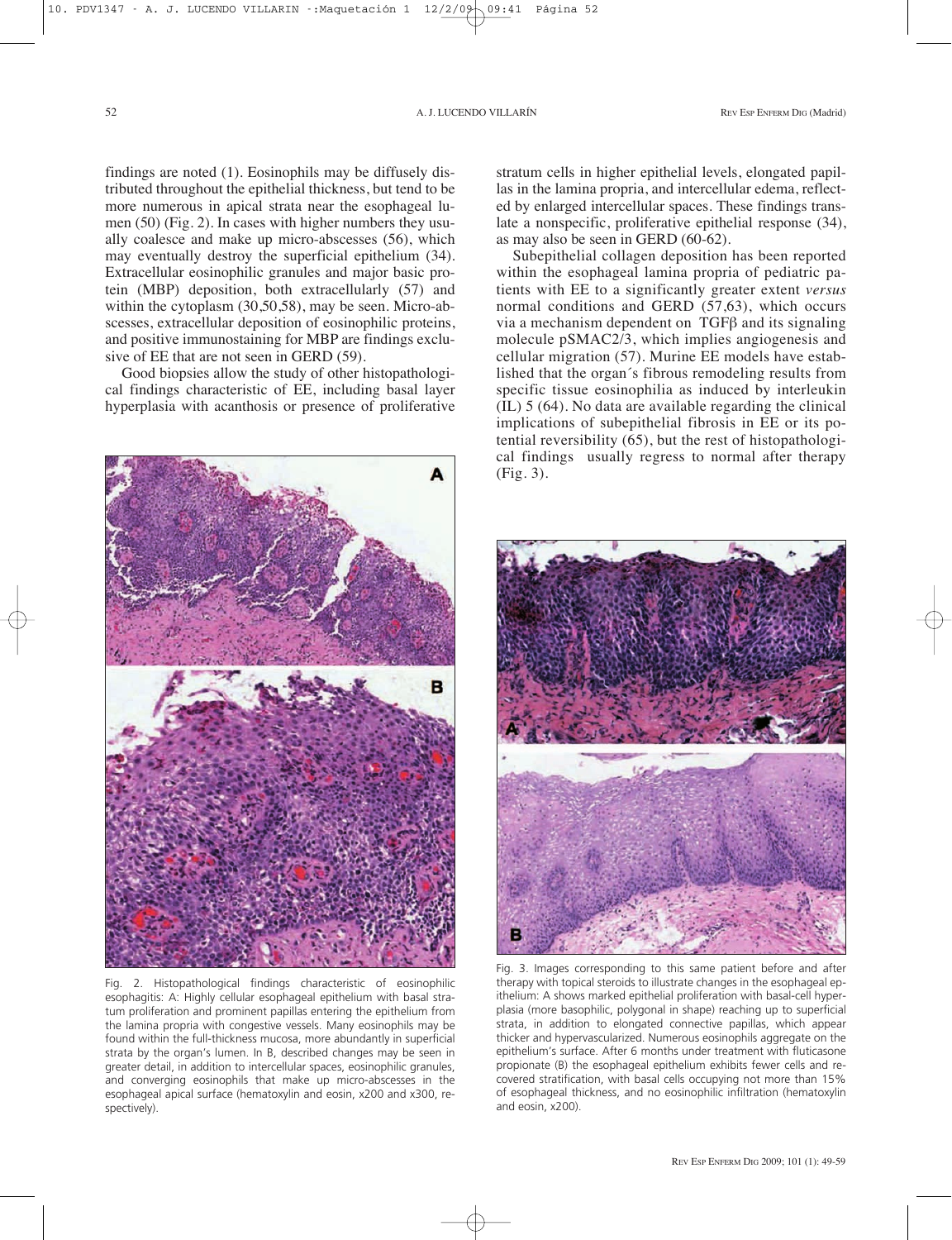# **MOTOR DISTURBANCES IN EE**

Eosinophilic infiltration in the human gut is associated with various gastrointestinal motility disorders (66-68). Pediatric patients with EE have been studied with endoscopic ultrasonography, which shows a thickening of the esophageal mucosa and submucosa (69), as well as the muscularis propria (70). Murine models exhibit a dense infiltration of the esophageal muscle with eosinophils (71), which has also been seen in humans (72). A number of motor disorders associated with EE have been reported in the literature, which may be identified with stationary manometry. These include vigorous achalasia (72), diffuse esophageal spasm (73,74), nutcracker esophagus (6,75), high-amplitude peristaltic waves (76,77), tertiary waves (74,78), tone and lower esophageal sphincter functional changes (72,73,79), and nonspecific disorders characterized by low-amplitude, non-transmitted waves with frequent simultaneous sequences (79). Normal manometry recordings have also been described (73,75,77,80,81). Regarding age, disorders characterized by potent, wide waves involving the distal esophagus predominate during childhood; these waves are often concurrent and also develop during sleep and interprandial periods, when the esophagus should remain at rest. On the other hand, the range of motor disorders is wider in adult patients, and includes recordings similar to those of children, but also disorders characterized by low-amplitude, non-transmitted waves in the distal esophagus. Motor disorders predominantly involve the distal two-thirds of the esophagus, which are made up of smooth muscle. Eosinophils themselves have been implicated in the origin of motor disorders; via MBP they influence smooth muscle fibers, since the former is a powerful agonist that can bind the acetylcholine (Ach) M2 receptors governing smooth-muscle function (82,83).

In addition, mast cells in tissue eosinophilic infiltrates (84) also can induce smooth muscle contraction via histamine activity, which induces Ach release and may also alter neuron membrane potential in esophageal plexuses (85), and through their contents in leukotriene C4, another direct stimulant of smooth-muscle contraction.

An association between type of motor disorder and symptom duration has been established in EE (86) in such a way that adults with shorter illness have hyperkinetic disorders similar to those seen in children, whereas those with longer-standing symptoms have hypokinetic manometry recordings. A time progression for this motor disorder has been thus suggested where, following an initial hyperkinetic stage, the esophagus becomes 'exhausted' in a way not unlike achalasia (77,86).

Anyway, evidence suggests that the motor disorder is reversible with treatment once the organ's eosinophilic infiltration is resolved (65,77), which reinforces its functional origin.

# **DIAGNOSTIC STRATEGY**

EE must be suspected for any patient, particularly if young and with a history of allergy, with esophageal symptoms, specifically dysphagia, history of food impaction, or GER-like complaints unresponsive to acid secretion inhibitors. These patients must undergo endoscopy with biopsy collection, at least 5 samples preferentially from the proximal and distal thirds. Samples from the duodenum and gastric antrum should also be collected during endoscopy, while trying to exclude eosinophilic gastroenteritis.

Following the histopathological analysis GER should be excluded as a cause of esophageal eosinophilia (1), albeit the latter condition rarely presents with such dense eosinophilic infiltrates. To this end 24-hour pH-metry recordings should be obtained; should these be pathological or unavailable, esophageal biopsies should be repeated following therapy with maximal-dose proton-pump inhibitors for at least 8 weeks.

At diagnosis the patient should be studied at an Allergy Unit –allergic sensitization, always frequent in these individuals, must be adequately defined, since food and environmental allergens have been implicated in the pathogenesis of EE.

Table I shows the current diagnostic criteria for EE (87).

| Table I. Diagnostic criteria for eosinophilic esophagitis |  |
|-----------------------------------------------------------|--|
| (modified from Gonsalves N) (87)                          |  |

|           | Adults                                                                                 | Children                                                                                          |
|-----------|----------------------------------------------------------------------------------------|---------------------------------------------------------------------------------------------------|
| -Symptoms | Dysphagia<br>Food impaction<br>Heartburn<br>Regurgitation<br>Chest pain<br>Odynophagia | Abdominal pain<br>Heartburn<br>Regurgitation<br>Nausea/Vomiting<br>Dysphagia<br>Failure to thrive |

–*Histology*

• Esophageal biopsy with ≥ 15 eosinophils / HPF

• Normal gastric and duodenal biopsies

• 24-hour pH-metry with no pathological GER, or biopsies obtained after 6-8 weeks under dual-dose proton-pump inhibitors

HPF: high-power field (400x).

# **EE AND GERD**

EE and GERD share a number of aspects and may look similar on endoscopy, histology, and manometry. In addition, some patients with EE may improve their symptoms with antisecretory medication. Acid reflux does not seem to contribute to EE pathogenesis (88), but the complex pathological links between EE and GERD should be explored (89,90) in order to define whether these two dis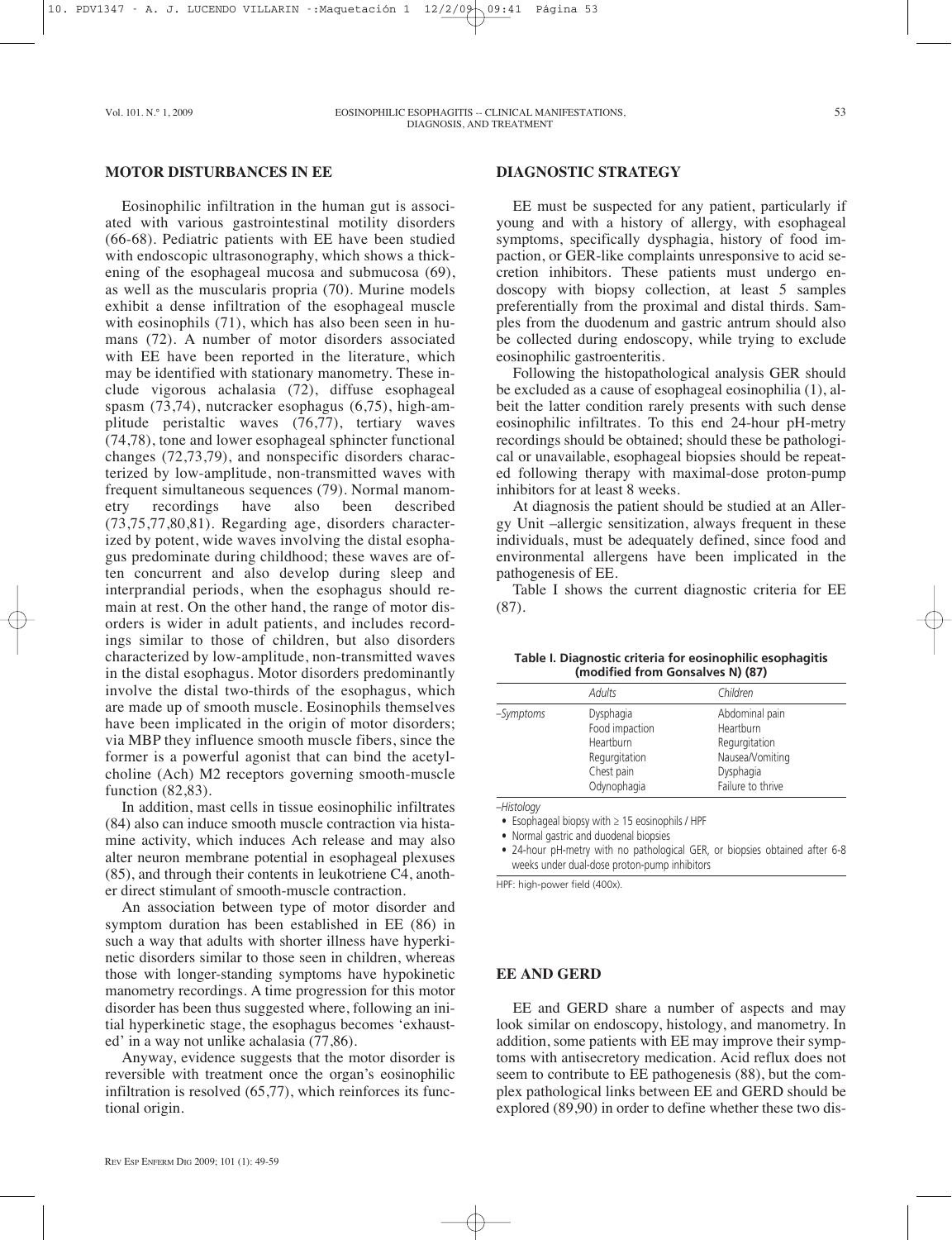orders are independent from each other (91), whether GERD-induced damage may cause EE (92), or whether EE may be determinant for GERD, mainly through motor dysfunction at the distal esophagus or lower esophageal sphincter.

## **TREATMENT OF EE**

## **Dietary management**

In 1995 Kelly et al. (8) attained clinical and histological remission in 10 children with GER-attributed eosinophilic esophagitis using elemental diet, but symptoms recurred following the reintroduction of a free diet. In addition to defining esophagitis from severe reflux as dense eosinophilic infiltration, this work established the "gold standard" in the treatment of EE. However, elemental diet has many shortcomings including poor palatability that often requires tube feeding, a high cost, need to closely monitor nutritional deficiency, and unviability for chronic use and adult patients. Hence other alternatives have been attempted including the exclusion of allergic sensitization-related foods, or of potentially allergenic foods, from the diet. Identifying causative food allergens during history taking or via their relation to symptom development is challenging since in most cases inflammation develops within days after exposure due to the delayed hypersensitivity reaction that mediates this condition's pathophysiology. Furthermore, inflammation persists several days after food ingestion, and may result from more than one type of food.

The exclusion of sensitizing foods as seen in allergy tests was successful in a study by Spergel et al. (25), who identified specific foods in 77 of 146 pediatric patients. The disease was adequately managed for 77% of cases, but 10% showed no improvement. A mean of up to 5 foods responsible for EE were identified per patient, and 39 cases worsened after normal diet reintroduction. These results have not been reproduced by other teams, probably due to the fact that allergology methods have variable sensitivity and specificity, mainly because of patch test standardization. It is important, particularly for children, that potential nutrient deficiencies be avoided, since food restriction may become extensive; the participation of a nutrition specialist is recommended.

The third dietary strategy is the suppression of foods considered allergenic. Its initial application in a series of 35 children with EE included the exclusion of 6 products from the diet (milk, soy, eggs, wheat, peanuts, walnuts, fish) regardless of sensitization (93). Following this 34 patients improved or got rid of their symptoms while eosinophil numbers in epithelial infiltrates significantly decreased (from 80.2 to 13.6/HPF). A study in adults using this same strategy yielded partial results (94), with symptom improvement in only 30% of cases, and incomplete histological regression. Reasons accounting for these differences include that adult EE seems related to airborne allergens rather than inhalants. To conclude, while an empirical exclusion of foods is easy to implement, it might not eliminate a food necessary for remission, or may be too strict and include unnecessary exclusions.

## **Drug therapy**

Drug therapy for EE is problematic in several ways - unavailability of drugs specifically approved for this condition, a chronic course that discourages long-term drug administration, or absence of definite long-term prognostic data on EE and its potential complications to avert the risk of prolonged systemic treatment. Furthermore, none of these therapies has proven adequate to modify the course of disease in the long run, or to prevent complications from arising (e.g., fibrous esophageal stenoses) (13). However, symptom frequency and severity, the risks of repeated endoscopic procedures, and quality of life involvement requires a number of therapies, as follows.

*—Proton-pump inhibitors (1):* acid suppression in EE is necessary to rule out GERD as a cause of esophageal eosinophilia when pH-metry is unavailable, or pathological, and also in patients with concomitant EE and GER (91). Thus, while acid secretion inhibitors should not be considered specific for EE, they may contribute to relieve associated symptoms in some individuals.

*—Systemic corticosteroids (prednisone):* since 1996 several experiences show their effectiveness after oral administration  $(78,95,96)$  at doses of 0.5 to 1.5 mg/kg/day. However, the disease recurs within months after discontinuation, which, together with adverse effects from chronic use in pediatric patients, discourages their use in favor of safer alternatives.

*—Topical corticoesteroids:* fluticasone propionate is most commonly used given its characteristics, which render it particularly suitable for EE -- low systemic bioavailability through the inhaled route (negligible through the gastrointestinal route,  $\langle 1\% \rangle$ , liver first-pass effect approaching 99%, non-absorbable by the esophageal mucosa, instability in an acid medium. Since first described in EE (97), both in children (53,75,98- 101) and adults (11,28,34,50,77,102,103) it has shown a therapeutical effectiveness similar to systemic steroids (104), while adverse effects are kept to a minimum. This treatments's main shortcoming is its difficult administration -- it is usually available in devices for inhalation, and for EE must be swallowed after applying it on the tongue. Hence successful treatment greatly depends on adequately instructing the patient on how the drug should be used. A liquid fluticasone preparation for nasal use is available in our country that may be easier to use in EE. The pa-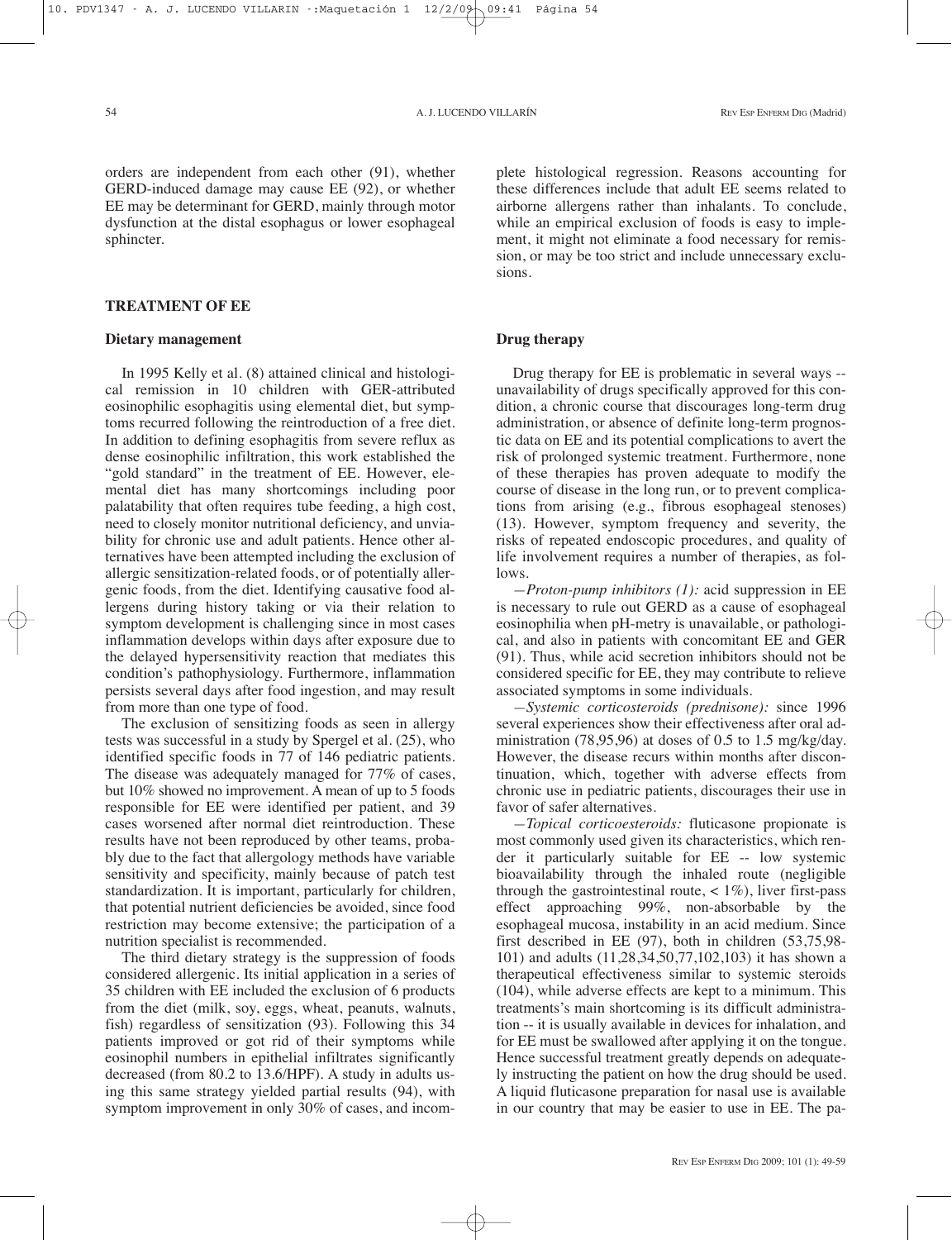tient must be instructed not to eat or drink for at least 30 minutes following administration, otherwise the steroid would be washed into the stomach; a mouthwash should also be recommended after use to prevent oral candidiasis. Difficulties for adequate administration to pediatric patients may be overcome by using viscous budesonide (57,101), which adequately covers the entire esophagus, and is safe and effective. Fluticasone doses range from 176 µg/day in children up to 4 years of age to 1,000 µg/day in adults (in two administrations) for 6 to 12 weeks. As for budesonide, commonly used doses are 1-2 mg/day in 8-12 mL once a day.

*—Mast-cell stabilizing substances* (disodium cromoglycate) had bee put to good use in EG for their resistance to gastric acidity (105). In EE, Liacouras et al. (52) used up to 100 mg daily (in four doses) in a series of 14 children with EE, and observed no clinical or histological improvement at 1 month after treatment onset, hence the drug cannot be recommended for this disease.

*—Anti-leukotrienes:* Montelukast has been tried in a series of 8 patients with EE (106) at very high doses (> 100 mg/day). After several weeks 7 reported symptom remission, and the rest symptom improvement. However, in no case did esophageal histology return to normal. Another study that measured gene expression levels for cysteinyl-leukotrienes in the esophageal epithelium found them similar in children with EE and normal controls (107). While Montelukast does not seem to achieve remission in this disease, we still do not know its efficacy in maintaining corticoid-induced remission.

*—Azathioprine/6-mercaptopurine:* a study in three adult patients with steroid-dependent EE (108) who received immunomodulation with purine analogs showed symptom and eosinophilic infiltration remission during therapy (from 3 to 8 years) with no need for steroids. Upon discontinuation the disease recurred in two patients.

*—MepolizumAb* is a humanized monoclonal antibody against IL-5, a TH2 cytokine that plays a key role in the proliferation, differentiation, survival, and activation of eosinophils in chronic allergic airway conditions (109) and in EE (110,111), both in humans (112) and animal models (113). Its use has been successful in EG (114) and hypereosinophilic syndrome (115), and more recently in EE (116). A double-blind, randomized, placebo-controlled clinical trial is now ongoing in adult patients with EE, where mepolizumAb has demonstrated good tolerability and a highly significant reduction in eosinophil numbers both in the blood and esophagus, with no changes induced on other inflammatory cells or on the expression of other proinflammatory cytokines in the blood (117). OmalizumAb (anti-IgE) (118) has not proven effective in EE.

#### **Endoscopic management**

Esophageal food impaction is the complaint most commonly leading to a diagnosis of EE in adult patients

(34), and often requires urgent management with endoscopy. Patient age, previous repeat impactions, and potential allergic history should be considered for EE suspicion. The exam should focus on the presence of stenoses or esophageal rings, and of the above-mentioned mucosal changes; also, if EE is suspected, biopsy samples should be collected from the organ's mucosa, even if its appearance is considered normal.

Endoscopic dilations are a common therapy for fibrous or rigid stenoses secondary to long-term inflammation healing involving the gut mucosa. Esophageal stenosis dilation in EE has been used by several authors in the management of this condition (40,46,100,119), and provided immediate symptom relief (120,121). However, various complications have also been reported with this technique, more frequently in EE *versus* other conditions, including perforations (122-124), hematomas (125), and unusual tears, the latter particularly common during rigid endoscopy (47). Therefore, endoscopic dilation is a risky therapy in these individuals (126) that should be avoided first-line until eosinophilic infiltration can be effectively ruled out, and reserved for symptomatic patients where medical treatment failed (127).

#### **EE management controversies**

Multiple controversies exist on the management of EE, both in children and adults, that currently have no definite scientific answer. EE, as other allergic conditions, is a chronic condition where eosinophilic infiltration and symptoms usually recur after treatment discontinuation. Adult (128) and pediatric (52) series followed up for 10 or more years show a chronic course in most patients, and progressive disease in severe cases; spontaneous resolution is rare. Whether disease persists in all children until adulthood is unknown -- many adults report symptoms since childhood (65), whereas others have a limited duration. EE has been considered a risk factor for esophageal perforation from vomiting or endoscopic procedures, and may predispose to fungal or viral infection (123). While it does not seem to limit life expectancy, it does substantially affect quality of life, even though many patients eventually learn to live with their symptoms. The clinical relevance of long-term epithelial fibrous remodeling is unclear, but patients with longerstanding symptoms may have reduced response to therapy (128).

All this leads to consider maintenance therapy for EE, similar to other allergic conditions such as bronchial asthma, but definitive data on their risks and cost is as of yet unavailable.

Now we know that EE symptoms may fluctuate spontaneously, or even stay in stand-by even with persistent eosinophilic infiltrates in histological studies. A consensus reached by an expert committee on EE (1) has recom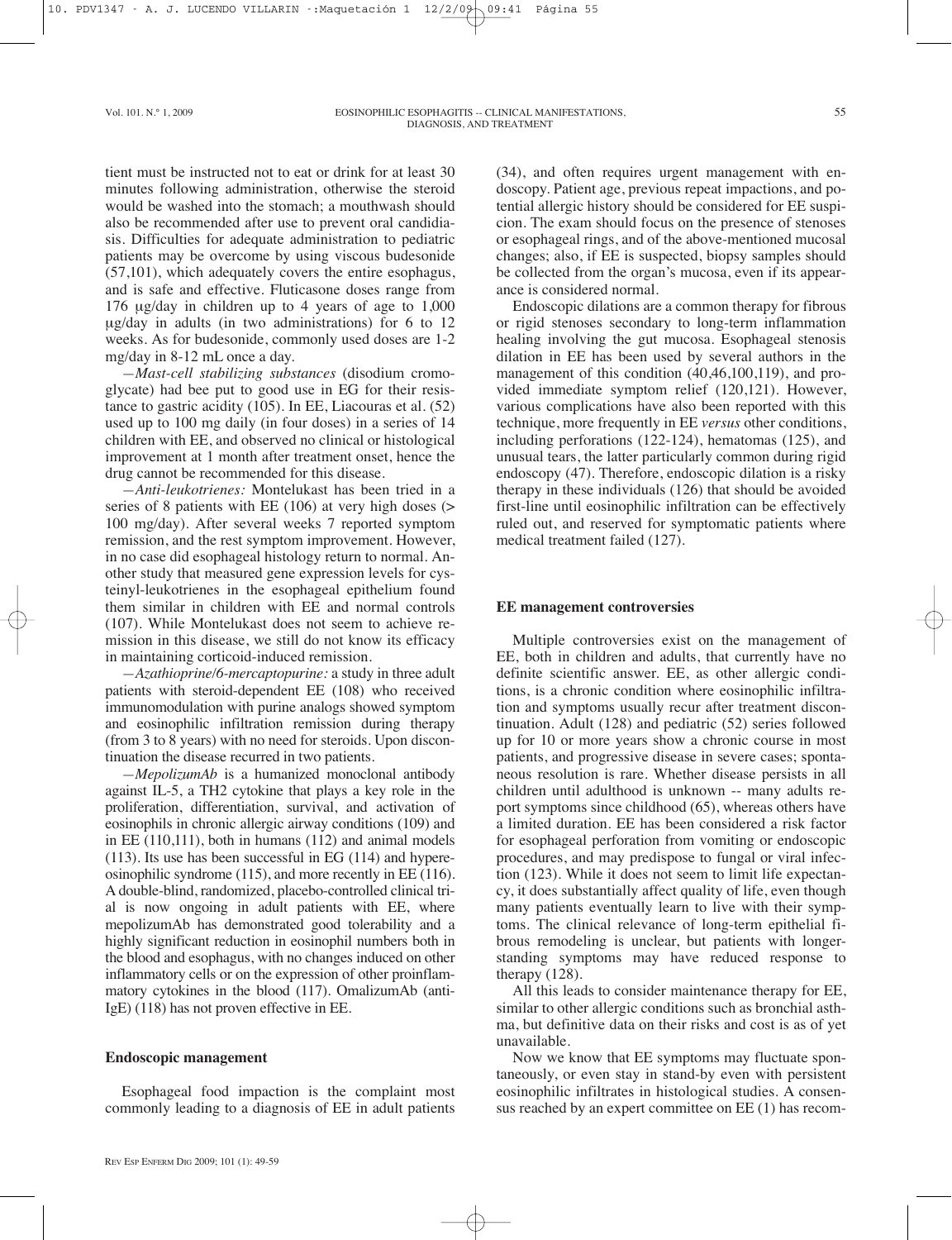mended treatment for histology even in the absence of symptoms, due to the potential risks posed by esophageal fibrosis and remodeling, and stenosis formation.

The established scarce predictability of symptoms on inflammation has led to consider endoscopy with biopsy collection in the management and follow-up of patients, as well as in the evaluation of food withdrawal or introduction effects. Therefore, endoscopic exams under sedation should be carried out in all these patients.

While most children and adults with EE have atopy and experience a number of other allergic manifestations (asthma, rhinoconjunctivitis, eczema, etc.), there is also a small group of subjects with EE symptoms and histopathology in the absence of other atopy complaints. In these allergy tests yield no positive results, and no response to elemental diet is seen among children (32). All these patients successfully respond to topical steroids, but disease recurs upon their discontinuation. Whether all these patients have the same disease, or whether EE pathophysiology is one throughout the complete clinical spectrum is unclear (16), but several cytokine gene expression profiles have now been demonstrated in patients with EE (112). Anyway, allergy should be adequately studied in all patients, since food or environmental allergies triggering the condition should be identified; adequate exposure control would be a cheap, effective, safest therapy, regardless of drug therapy needs.

#### **CONCLUSIONS**

EE is a chronic (both clinically and histologically) disease with an incidence much higher than previously thought, and that may substantially compromise patient quality of life. Adequate management requires cooperation by gastroenterologists, allergists, and pathologists, as it represents an emerging diagnostic and therapeutic challenge in view of its growing epidemiology. It should be suspected in any patient with refractory GER symptoms, or with dysphagia and food impaction, most particularly in young males with a history of allergy. Diagnostic suspicion should prompt biopsy collection even from a normal-looking esophagus. Diet therapy and allergen exposure control are most desirable; otherwise, topical steroids are currently the first-choice therapy for this disease.

#### **ACKNOWLEDGMENTS**

We are grateful to Dr. José Luis Yagüe-Compadre at Pathology Department, Complejo Hospitalario Mancha Centro, for the histological images illustrating this paper.

## **REFERENCES**

- 1. Furuta GT, Liacouras CA, Collins MH, Gupta SK, Justinich C, Putman PE, et al. Eosinophilic esophagitis in children and adults: a systematic review and consensus recommendations for diagnosis and treatment. Gastroenterology 2007; 133 (4): 1342-63.
- 2. Dobbins JW. Eosinophilic gastroenteritis with esophageal involment. Gastroenterology 1977; 72 (6): 1312.
- Winter HS, Madara JL, Stafford RJ, Grand RJ, Quinlan JE, Goldman H. Intraepitelial eosinophils: a new diagnostic criterion for reflux esophagitis. Gastroenterology 1982; 83 (4): 818-23.
- 4. Brown LF, Goldman H, Antonioli DA. Intraepitelial eosinophils in endoscopic biopsies of adults with reflux esophagitis. Am J Surg Pathol 1984; 8 (12): 899-905.
- 5. Picus D, Frank P. Eosinophilic esophagitis. Am J Roentgenol 1981;  $136(5)$ : 1001-3.
- 6. Attwood SE, Smyrk TC, Demeester TR, Jones JB. Esophageal eosinophilia with dysphagia. A distinct clinicopathologic syndrome. Dig Dis Sci 1993; 38 (1): 109-16.
- 7. Straumann A, Spichtin HP, Bernoulli R, Loosli J, Vogtlin J. Idiopathic eosinophilic esophagitis: a frequently overlooked disease with typical clinical aspects and discrete endoscopic findings. Schweiz Med Wochenschr 1994; 124 (33): 1419-29.
- 8. Kelly KJ, Lazenby AJ, Rowe PC, Yardley JH, Perman JA, Sampson HA. Eosinophilic esophagitis attributed to gastroesophageal reflux: improvement with an amino acid-based formula. Gastroenterology 1995; 109 (5): 1503-12.
- 9. Lucendo AJ, Carrión G, Navarro M, Pascual JM, González P, Castillo P, et al. Eosinopilic esophagitis in adults: an emerging disease. Dig Dis Sci 2004; 49 (11-12): 1884-8.
- 10. Collardeau-Frachon S, Hervieu V, Scoazec JY. Eosinophilic esophagitis: an "emerging disease". Ann Pathol 2007; 27 (6): 417-25.
- 11. Lucendo Villarín AJ, Carrión Alonso G, Navarro Sánchez M, Martín Chávarri S, Gómez Senent S, Castillo Grau P, et al. Eosinophilic eosinophilic in adults, an emerging cause of dysphagia. Description of 9 cases. Rev Esp Enferm Dig 2005: 97 (4): 229-39.
- 12. Straumann A, Simon HU. Eosinophilc esopahagitis: Escalating epidemiology? J Allergy Clin Inmunol 2005; 115 (2): 418-9.
- 13. Lucendo AJ. Esofagitis eosinofilica. Med Clin (Barc) 2007; 128  $(15):590-7.$
- 14. Buckmeier BK, Rothenberg ME, Collins MH. The incidence and prevalence of eosinophilic esophagitis. J Allergy Clin Immunol 2008; 121 (2): (Supl. 1): S-71.
- 15. Ronkainen J, Talley NJ, Aro P, Storskrubb T, Johansson SE, Lind T, et al. Prevalence of esophageal eosinophils and eosinophilic esophagitis in adults: the population-based Kalixandra study. Gut 2007; 56 (5): 615-20.
- 16. Blanchard C, Rothenberg ME. Basic pathogenesis of eosinophilic esophagitis. Gastrointestinal Endosc Clin North Am 2008; 18 (1): 133-43.
- 17. Liacouras CA, Bonis P, Putman PE, Straumann A, Ruchelli E, Gupta SK, et al. Summary of the First International Gastrointestestinal Eosinophil Research Symposium. J Pediatr Gastroenterol Nutr 2007; 45: 370-91.
- 18. Liacouras C. Eosinophilic esophagitis in children and adults. J Pediatr Gastroenterol Nutr 2003; 37: S23-8.
- 19. Lucendo Villarín AJ, De Rezende L. Esofagitis eosinofílica: revisión de los conceptos fisiopatológicos y clínicos actuales. Gastroenterol Hepatol 2007; 30 (4): 234-41.
- 20. Meyer GW. Eosinophilic esophagits in a father and a daugther. Gastrointest Endosc 2005; 61 (7): 932.
- 21. Nielsen RG, Husby S. Eosinophilic oesophagitis: epidemiology, clinical aspects, and association to allergy. J Pediatr Gastroenterol Nutr 2007; 45 (3): 281-9.
- 22. Spergel JM. Eosinophilic esophagitis in adults and children: evidence for a food allergy component in many patients. Curr Opin Allergy Clin Immunol 2007; 7 (3): 274-8.
- 23. Armisén M, Vidal C, López-Rosés L, Rodríguez V, Bartolomé B. Eosinophilic esophagitis due to allergy to sheep and goat milk proteins. Rev Esp Enferm Dig 2008; 100 (1): 53-6.
- 24. Simon D, Marti H, Heer P, Simon HU, Braathen LR, Straumann A. Eosinophilic esophagitis is frequently associated with IgE-mediated al-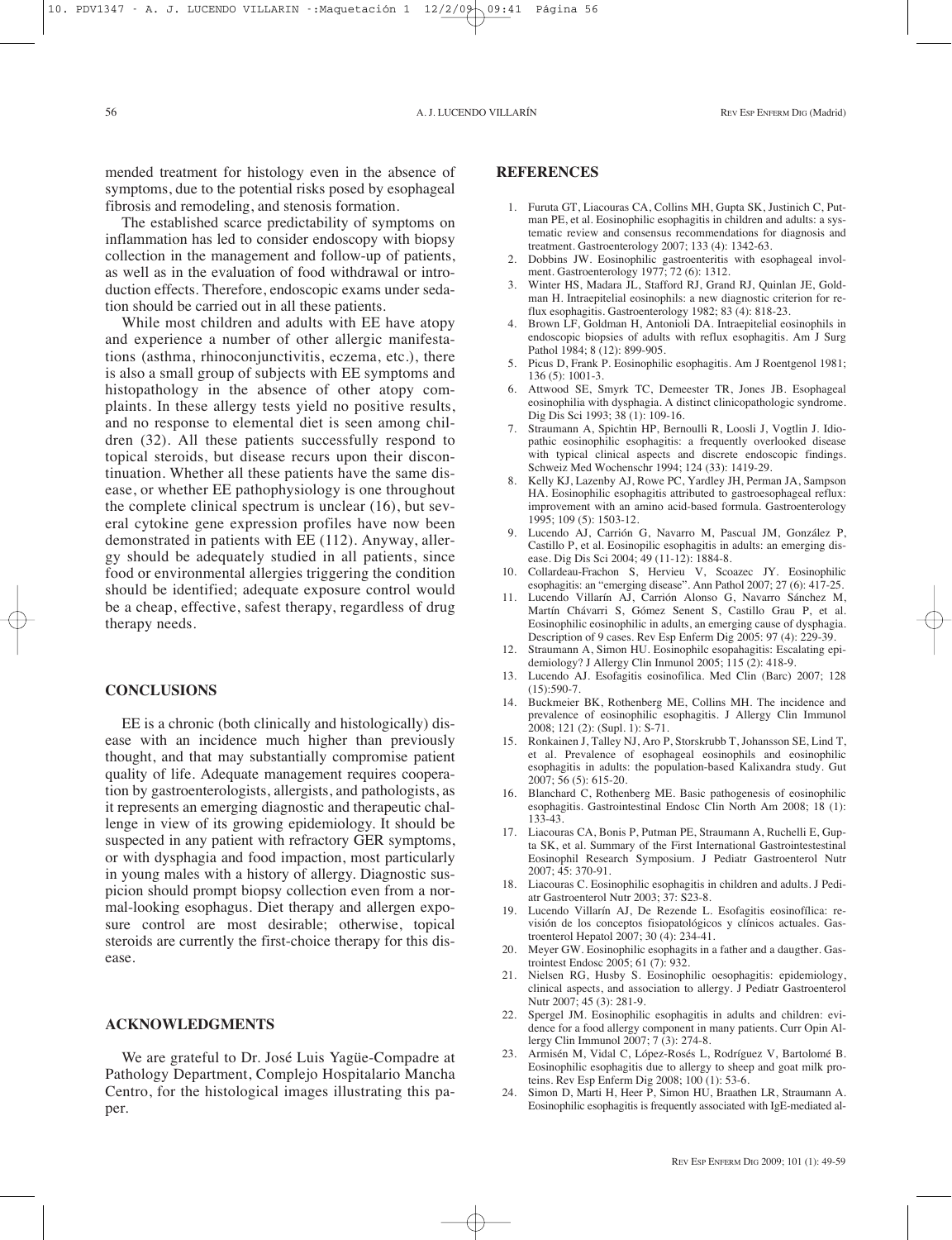lergic airway diseases. J Allergy Clin Inmunol 2005; 115 (5): 1090-2.

- 25. Spergel JM, Andrews T, Brown-Whitehorn TF, Beausoleil JL, Liacouras CA. Treatment of eosinophilic esophagitis with specific elimination diet directed by a combination of skin prick and patch test. Ann Allergy Asthma Immunol 2005; 95 (4): 336-43.
- 26. Fogg MI, Ruchelli E, Spergel JM. Pollen and eosinophilic esophagitis. J Allergy Clin Inmunol 2003; 112 (4): 796-7.
- 27. Spergel JM. Eosinophilic esophagitis and pollen. Clin Exp Allergy 2005; 35 (11): 1421-2.
- 28. Martín-Muñoz MF, Lucendo AJ, Navarro M, Letrán A, Martín-Chávarri S, Burgos E, et al. Food allergy and eosinophilic esophagitis: two cases studies. Digestion 2006; 74 (1): 49-54.
- 29. Balatsinou C, Milano A, Caldarella MP, Laterza F, Pierdomenico SD, Cuccurullo F, et al. Eosinophilic esophagitis is a component of the anticonvulsant hypersensitivity syndrome: description of two cases. Dig Liver Dis 2008; 40 (2): 145-8.
- 30. Desai TK, Stecevic V, Chang C-H, Goldstein NS, Badizadegan K, Furuta GT. Association of eosinophilic inflamation with esophageal food impactation in adults. Gastrointest Endosc 2005; 61 (7): 795-801.
- 31. Fox VL, Nurko S, Furuta GT. Eosinophilic esophagitis: It's not just kid's stuff. Gastrointest Endosc 2002; 56 (2): 260-70.
- 32. Putnam PE. Eosinophilic esophagitis in children: clinical manifestations. Gastrointestinal Endosc Clin North Am 2008; 18 (1): 11-23.
- 33. Noel RJ, Putman PE, Rothenberg ME. Eosinophilic esophagitis. The New England J Med 2004; 26: 940-1.
- 34. Lucendo AJ, Pascual-Turrión JM, Navarro M, Comas C, Castillo P, Letrán A, et al. Endoscopic, bioptic and manometric findings in eosinophilic esophagitis before and after steroid therapy: a case series. Endoscopy 2007; 39 (9): 765-71.
- 35. Katzka DA. Demographilc data and symptoms of eosinophilic esophagitis in adults. Gastrointestinal Endosc Clin North Am 2008; 18 (1): 25-32.
- 36. Sgouros SN, Bergele C, Mantides A. Eosinophilic esophagitis in adults: a systematic review. Eur J Gastroenterol Hepatol 2006; 18 (2): 211-7.
- 37. Fox VL. Eosionophilic esophagitis: endoscopic findings. Gastrointestinal Endosc Clin North Am 2008; 18 (1): 45-57.
- 38. Straumann A, Beglinger C. Eosinophilic esophagitis: the endoscopist's enigma. Gastrointest Endosc 2006; 63 (1): 13-5.
- 39. Müller S, Pühl S, Vieth M, Stolte M. Analysis of symptoms and endoscopic findings in 117 patients with histological diagnoses of esinophilic esophagitis. Endoscopy 2007; 39 (4): 339-44.
- 40. Croese J, Fairley SK, Masson JW, Chong AKH, Whitaker DA, Kanowski PA, et al. Clinical and endoscopic features of eosinophilic esophagitis in adults. Gastrointest Endosc 2003; 58 (4): 516-22.
- 41. Sgouros SN, Bergele C, Mantides A. Eosinophilic esophagitis in adults: What is the clinical significance? Endoscopy 2006; 38 (5): 515-20.
- 42. Vasilopoulos S, Murphy P, Auerbach A, Masssey BT, Shaker R, Stewart E, et al. The small-caliber esophagus: an unappreciated cause of dysphagia for solids in patients with eosinophilic esophagitis. Gastrointest Endosc 2002; 55 (1): 99-106.
- 43. Lim JR, Gupta SK, Croffie JM, Pfefferkorn MD, Molleston JP, Corkins MR, et al. White specks in the esophageal mucosa: an endoscopic manifestation of non-reflux eosinophilic esophagitis in children. Gastrointest Endosc 2004; 59 (7): 835-8.
- 44. Langdon DE. "Congenital" esophageal stenosis, corrugated ringed esophagus, and eosinophilic esophagitis. Am J Gastroenterol 2000; 95 (8): 2123-4.
- 45. Straumann A, Spichtin HP, Bucher KA, Heer P, Simon HU. Eosinophilic esophagitis: red on microscopy, white on endoscopy. Digestion 2004; 70 (2): 109-16.
- Straumann A, Rossi L, Simon HU, Heer P. Fragility of the esophageal mucosa: a pathognpmonic endoscopic sign of primary eosinophilic esophagitis? Gastrointest Endosc 2003; 57 (3): 407-12.
- 47. Straumann A, Bussmann C, Zuber M, Vannini S, Simon HU, Schoepfer A. Eosinophilic Esophagitis: analysis of Food Impaction and Perforation in 251 Adolescent and Adult Patients. Clin Gastroenterol Hepatol 2008; 6 (5); 598-600.
- 48. Rothenberg ME, Mishra A, Brandt EB, Hogan SP. Gastroeintestinal eosinophils. Inmunol Rev 2001; 179: 139-55.
- 49. Mueller S, Aigner T, Neureiter D, Stolte M. Eosinophil infiltration and degranulation in esophageal mucosa from adult patients with

eosinophilic esophagitis (EE). A retrospective comparative pathologic biopsy study. J Clin Pathol 2006; 59 (11): 1175-80.

- 50. Lucendo AJ, Navarro M, Comas C, Pascual JM, Burgos E, Santamaría L, et al. Immunophenotypic characterisation and quantification of the epithelial inflammatory infiltrate in eosinophilic esophagitis through stereology: an analysis of the disease's cellular mechanisms and the esophagus's immunological capacity. Am J Surg Pathol 2007; 31 (4): 598-606.
- 51. Gonsalves N, Policarpio-Nicolás M, Zhang Q, Rao MS, Hirano I. Histopathologic variability and endoscopic correlates in adults with eosinophilic esophagitis. Gastrointest Endosc 2006; 64 (3): 313-9.
- 52. Liacouras CA, Spergel JM, Ruchelli E, Verma R, Mascarenhas M, Semeao E, et al. Eosinophilic esophagitis: a 10 year experience in 381 children. Clin Gastroenterol Hepatol 2005; 3 (12): 1198-206.
- 53. Noel RJ, Putman PE, Collins MH, Assa'ad AH, Guajardo JR, Jameson SC, et al. Clinical and inmunopathologic effects of swallowed fluticasone for eosinophilic esophagitis. Clin Gastroenterol Hepatol 2004; 2 (7): 568-75.
- 54. Blanchard C, Wang N, Stringer KF, Mishra A, Fulkerson PC, Abonia JP, et al. Eotaxin-3 and a uniquely conserved gene-expression profile in eosinophilic esophagitis. J Clin Invest 2006; 116 (2): 536-47.
- 55. Lucendo AJ, De Rezende L, Martín-Plaza J, Larrauri J. Esophageal granular cell tumor and eosinophilic esophagitis: two interesting entities identified in the same patient. Case Rep Gastroenterol 2008; 2: 33-9.
- 56. Cheung KM, Oliver MR, Vameron DJS, Catto-Smith AG, Chow CW. Esophageal eosinophilia in children with dysphagia. J Pediatr Gastroenterol Nutr 2003; 37 (4): 498-503.
- 57. Aceves SS, Newbury RO, Dohil R, Bastian JF, Broide DH. Esophageal remodeling in paediatric eosinophilic esophagitis. J Allergy Clin Immunol 2007: 119 (1); 206-12.
- 58. Parfitt JR, Gregor JC, Suskin NG, Jawa HA, Driman DK. Eosinophilc esophagitis in adults: distinguishing features from gastroesophageal reflux disease: a study of 41 patients. Mod Pathol 2006; 19 (1): 90-6.
- 59. Collins MH. Histopathologic features of eosinophilic esophagitis. Gastrointestinal Endosc Clin North Am 2008; 18 (1): 59-71.
- 60. Orlando RC. Pathophysiology of gastroesophageal reflux disease. J Clin Gastroenterol 2008;42 (5):584-8.
- 61. Caviglia R, Ribolsi M, Gentile M, Rabitti C, Emerenziani S, Guarino MP, et al. Dilated intercellular spaces and acid reflux at the distal and proximal oesophagus in patients with non-erosive gastro-oesophageal reflux disease. Aliment Pharmacol Ther 2007; 25 (1): 629- 36.
- 62. Farre R, van Malenstein H, de Vos R, Geboes K, Depoortere I, Vanden Berghe P, et al. Short exposure of oesophageal mucosa to bile acids, both in acidic and weakly acidic conditions, can impair mucosal integrity and provoke dilated intercellular spaces. Gut 2008 (in press).
- 63. Chehade M, Sampson HA, Morotti RA, Magid MS. Esophageal subepithelial fibrosis in children with eosinophilic esophagitis. J Pediatr Gastroenterol Nutr 2007; 45: 319-28.
- 64. Mishra A, Wang M, Pemmaraju VR, Collins MH, Fulkerson PC, Albonia JP, et al. Esophageal remodeling develops as a consequence of tissue especific IL-5-induced eosinophilia. Gastroenterology 2008; 134 (1): 204-14.
- 65. Lucendo AJ. Motor disturbances participate in the pathogenesis of eosinophilic oesophagistis, beyond the fibrous remodelling of the oesophagus. Aliment Pharmacol Ther 2006; 24 (8): 1264-7.
- 66. Attwood SE. Eosinophilis and gut dysmotility. Eur J Gastroenterol Hepatol 2005; 17 (9): 891-2.
- 67. Martin ST, Collins CG, Fitzgibbon J, Lee G, Quigley EM, O'Sullivan GO. Gastric motor dysfunction: is eosinophilic mural gastritis a causative factor? Eur J Gastroenterol Hepatol 2005; 17 (9): 983-6.
- 68. Scaillon M, Cadranel S. Food allergy and constipation in childhood: how functional is it? Eur J Gastroenterol Hepatol 2006; 18 (2): 125-8.
- 69. Fox VL, Nurko S, Teitelbaum J, Badizadegan K, Furuta GT. Highresolution EUS in children with eosinophilic "allergic" esophagitis. Gastrointest Endosc 2003; 57 (1): 30-6.
- 70. Fox VL, Nurko S, Teitelbaum J, Furuta GT. Abnormalities of the esophageal wall detectec by high-resolution probe endosonography in patinets with allergic esphagitis (abstract). J Pediatr Gastroenterol Nutr 2000; 31: S282.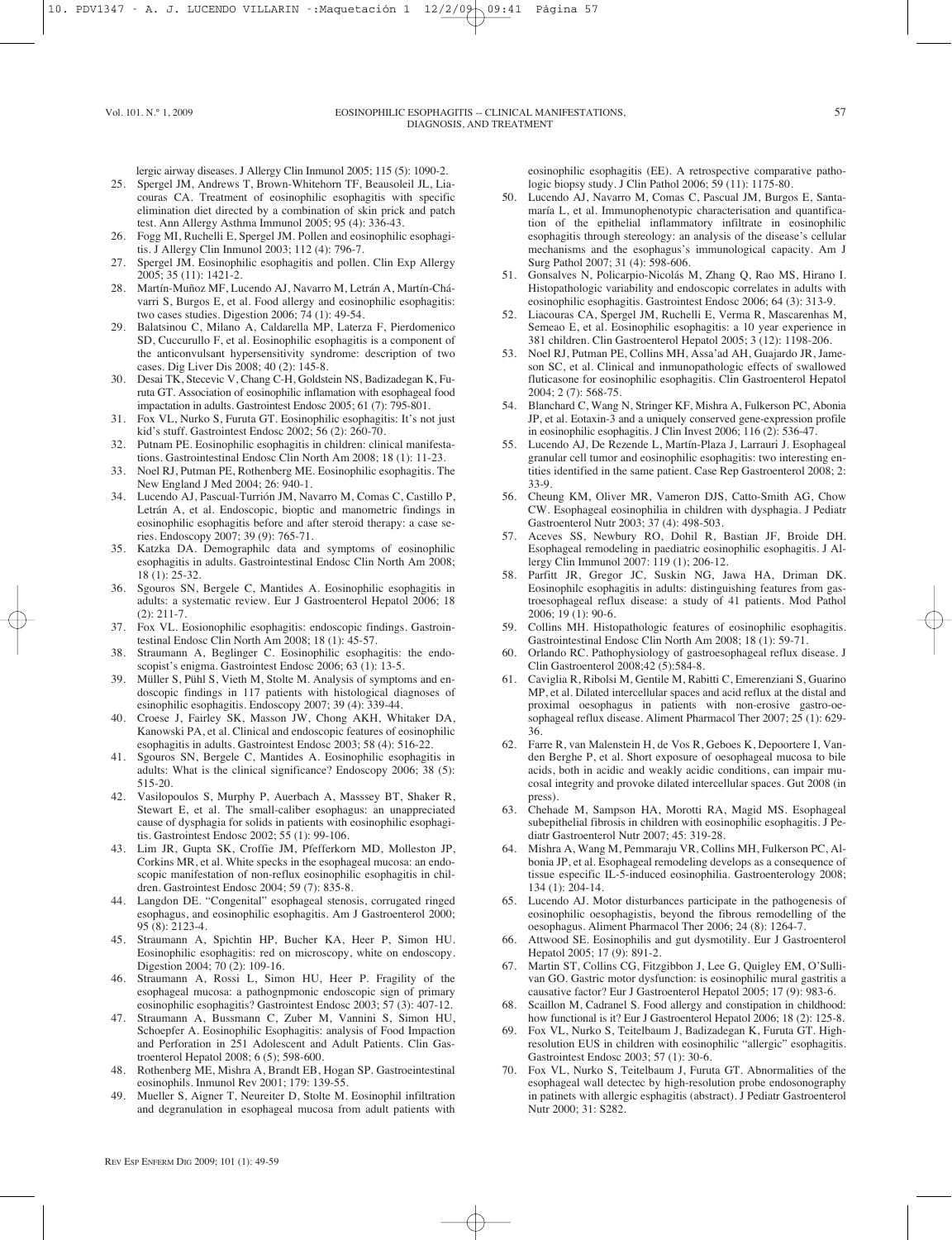- 71. Mishra A, Schlotman J, Wang M, Rothenberg ME. Critical role for adaptative T cell immunity in experimental eosinophilic esophagitis in mice. J Leukoc Biol 2007; 81 (4): 916-24.
- 72. Landres RT, Kuster GGR, Strum WB. Eosinophilic esophagitis in a patient with vigorous achalasia. Gastroenterology 1978; 74 (6): 1298-301.
- 73. Vitellas KM, Bennet WF, Bova JG, Johnston JC, Caldwell JH, Mayle JE. Idiopathic eosinophilic esophagitis. Radiology 1993; 186  $(3) \cdot 789 - 93$
- 74. Hempel SL, Elliott DE. Eosinophilic esophagitis causing esophageal dysmotility. Chest 1996; 110 (4): 1117-20.
- 75. Arora AS, Perrault J, Smyrk TC. Topical corticosteroid treatment of dysphagia due to eosinophilic esophagitis. Mayo Clin Proc 2003; 78 (7): 830-5.
- 76. Prieto G, Sánchez-Miranda P, Sarria JM, Larrauri J, Molina M. Esofagitis eosinofílica: una entidad clínica emergente (abstract). An Pediatr (Barc) 2003; 59 (3): 307-8.
- 77. Lucendo AJ, Castillo P, Martín-Chávarri S, Carrión G, Pajares R, Pascual JM, et al. Manometric findings in adult eosinophilic oesophagitis: a study of 12 cases. Eur J Gastroenterol Hepatol 2007; 19 (5): 417-24.
- 78. Borda F, Jiménez FJ, Martínez Peñuela JM, Echarri A, Martín Granizo I, Aznarez R. Esofagitis eosinofílica: ¿una entidad infradiagnosticada? Rev Esp Enferm Dig 1996; 88 (10): 701-4.
- 79. De Agustín JC, Sanz N, Canals MJ, Álvarez E, Morales JL, Soler J, et al. Successful medical treatment of two patients with eosinophilic oesophagitis. J Pediatr Surg 2002; 37(2): 207-13.
- 80. Gómez Chiari M, Martín de Carpi J, Castejón Ponce E, Villegas Villegas P, Masiques Mas ML, Varea Calderón V. Esofagitis eosinofílica: una entidad en aumento. A propósito de 8 casos. An Pediatr (Barc) 2003; 59(3): 128.
- 81. Orenstein SR, Shalaby TM, Di Lorenzo C, Putman PE, Sigurdsson L, Kocoshis SA. The spectrum of pediatric eosinophilic esophagitis beyong infancy: a clinical series of 30 children. Am J Gastroenterol 2000; 95 (6): 1422-30.
- 82. Flavahan NA, Slifman NR, Gleich GJ, Vanhoutte PM. Human eosinophil major protein causates hyperactivity of respiratory smooth muscle. Am Rev Resp Dis 1988; 138 (3): 685-8.
- 83. White SR, Ohno S, Muñoz NM, Gleich GJ, Abrahams C, Solway J, et al. Epithelium-dependent contraction of airway smooth muscle caused by eosinophil MBP. Am J Physiol Lung Cell Mol Physiol 1990; 259 (4 pt 1): L294-L303.
- 84. Lucendo AJ, Bellón T, Lucendo B. The role of mast cell in eosinophilic esophagitis. Pediatr Allergy Immunol 2008. DOI:10.1111/j.1399-3038.2008.00978.x.
- 85. Vanderhoff JA, Young RJ. Allergic disorders of the gastrointestinal tract. Curr Opin Clin Nutr Metab Care 2001; 4 (6): 553-6.
- 86. Lucendo AJ, Castillo P, Letrán A, Pascual-Turrión JM, Comas C, Caballero MT. Manometric findings in Eosinophilic esophagitis: Dynamic patterns and response to topical steroids (abstract). Gut 55 2006; (Supl. 5): A279.
- 87. Gonsalves N. Eosinophilic esophagitis: history, nomenclature, and diagnostic guidelines. Gastrointestinal Endosc Clin North Am 2008; 18 (1): 1-9.
- 88. Rosen R, Furuta G, Fritz J, Donovan K, Nurko S. Role of acid and nonacid reflux in children with eosinophilic esophagitis compared with patients with gastroesophageal reflux and control patients. J Pediatr Gastroenterol Nutr 2008; 46 (5): 520-3.
- 89. Mukkada V, Atkins D, Furuta GT. Uncertain Association of Barrett's Esophagus With Eosinophilic Esophagitis. Clin Gastroenterol Hepatol 2008; 6 (7): 832.
- 90. Aceves SS, Furuta GT, Spechler SJ. Integrated approach to treatment of children and adults with eosinophilic esophagitis. Gastrointestinal Endosc Clin North Am 2008; 18 (1): 195-217.
- 91. Molina-Infante J, Ferrando-Lamana L, Mateos-Rodríguez JM, Pérez-Gallardo B, Prieto-Bermejo AB. Overlap of reflux and eosinophilic esophagitis in two patients requiring different therapies: a review of the literature. Wordl J Gastroenterol 2008; 14 (9): 1463-6.
- 92. Lucendo Villarín AJ. Immunopathological mechanisms of eosinophilic esophagitis. Allergol Inmunopathol (Madr) 2008; 36(4): 215-27.
- 93. Kagalwalla AF, Sentongo TA, Ritz S, Hess T, Nelson SP, Emerick KM, et al. Effect of six-food elimination diet on clinical and histo-

logic outcomes in eosinophilic esophagitis. Ciln Gastroenterol Hepatol 2006;4 (9): 1097-102.

- 94. Gonsalves N, Ritz S, Yang G, Ditto A, Hirano I. A prospective clinical trial of allergy testing and food elimination diet in adults with eosinophilic esophagitis (EE). Gastroenterology 2007; 132 (4): (Supl. 1); A-6-A-7.
- 95. Liacouras CA, Wenner WJ, Brown K, Ruchelli E. Primary eosinophilic esophagitis in children:successful tratment with oral corticosteroids. J Pediatr Gastroenterol Nutr 1998; 26 (4): 380-5.
- 96. Bory F, Vázquez E, Forcada P, Viver JM, Andreu M. Esofagitis eosinofílica como causa de disfagia de 10 años de evolución. Gastroenterol Hepatol 1998; 21 (6): 287-8.
- 97. Faubion WA, Perrault J, Burgart LJ, Zein NN, Clawson M, Furuta GT. Treatment of eosinophilic esophagitis with inhaled corticosteroids. J Pediatr Gastroenterol Nutr 1998; 27 (1): 90-3.
- 98. Teitelbaum J, Fox V, Twarog F, Nurko S, Antonioli D, Badizadegan K, et al. Eosinophilic Esophagitis in children: inmunopathological analysis and response to fluticasone propionate. Gastroenterology 2002; 122 (5): 1216-25.
- 99. Konikoff MR, Noel RJ, Blanchard C, Kirby C, Jameson SC, Buckmeier BK, et al. A randomized double-blind, placebo controlled trial of fluticasone propionate for pediatric eosinophilic esophagitis. Gastroenterology 2006; 131 (5): 1381-91.
- 100. Langdon DE. Fluticasone in eosinophilic corrugated ringed esophagus. Am J Gastroenterol 2001; 96 (3): 926-7.
- 101. Aceves SS, Dohil R, Newbury RO, Bastian JF. Topical viscous budesonide suspension for treatment of eosinophilic esophagitis. J Allergy Clin Immunol 2005; 116 (3): 705-6.
- 102. Remedios M, Campbell C, Jones DM, Kerlin P. Eosinophilic esophagitis in adults: clinical, endoscopic, histologic findings, and response to treatment with fluticasone propionate. Gastrointest Endosc 2006; 63 (1): 3-12.
- 103. Perrault J, Arora AS, Clawson ML, Smyrk TC. Treatment of eosinophilic esophagitis with steoid lavage in adult patients (abstract). Am J Gastroenterol 2001; 96 (9): S31.
- 104. Schaefer ET, Fitzgerald JF, Molleston JP, Croffie JM, Pfefferkorn MD, Corkins MR, et al. Comparison of oral prednisone and topical fluticasone in the treatment of eosinophilic esophagitis: a randomized trial in children. Ciln Gastroenterol Hepatol 2008; 6 (2): 165- 73.
- 105. Moots RJ, Prouse P, Gumpel JM. Near fatal eosinophilic gastroenteritis responded to oral sodium cromoglycate. Gut 1988; 29 (9): 1282-5.
- Attwood SE, Lewis CJ, Bronder CS, Morris CD, Armstrong GR, Whittam J. Eosinophilic esophagitis: a novel treatment using Montelukast. Gut 2003; 52 (2): 181-5.
- 107. Gupta SK, Peters-Golden M, Fitzgerald JF, Croffie JM, Pfefferkorn MD, Molleston JP, et al. Cysteinil leukotriene levels in esophageal mucosal biopsies of children with eosinophilic inflamation: are they all the same? Am J Gastroenterol 2006; 101 (5): 1125-8.
- Netzer P, Gschossmann JM, Straumann A, Sendensky A, Weimann R, Schoepfer AM. Corticosteroid-dependent eosinophilic oesophagitis: azathioprine and 6-mercaptopurine can induce and maintain long-term remission. Eur J Gastroenterol Hepatol 2007; 19 (10): 865-9.
- 109. Cieslewicz G, Tomkinson A, Adler A, Duez C, Schwarze J, Takeda K, et al. The late, but not early, asthmatic response is dependent on IL-5 and correlates with eosinophil infiltration. J Clin Invest 1999; 104 (3): 301-8.
- 110. Yamazaki K, Murray JA, Arora AS, Alexander JA, Smyrk TC, Butterfield JH, et al. Allergen-specific in vitro cytokine production in adult patients with eosinophilic esophagitis. Dig Dis Sci 2006; 51 (11): 1934-41.
- 111. Straumann A, Bauer M, Fischer B, Blaser K, Simon HU. Idiopathic eosinophilic esophagitis is associated with a T(H)2-type allergic inflammatory response. J Allergy Clin Immunol 2001; 108 (6): 954-61.
- 112. Lucendo AJ, De Rezende L, Comas C, Caballero MT, Bellón T. Treatment with topic steroids downregulates IL-5, eotaxin-1/CCL11 and eotaxin-3/CCL26 gene expression in eosinophilic esophagitis. Am J Gastroenterol 2008; 103(9): 2184-93.
- 113. Mishra A, Hogan SP, Brandt EB, Rothenberg ME. IL-5 promotes eosinophil trafficking to the esophagus. J Inmunol 2002; 168 (5): 2464-9.